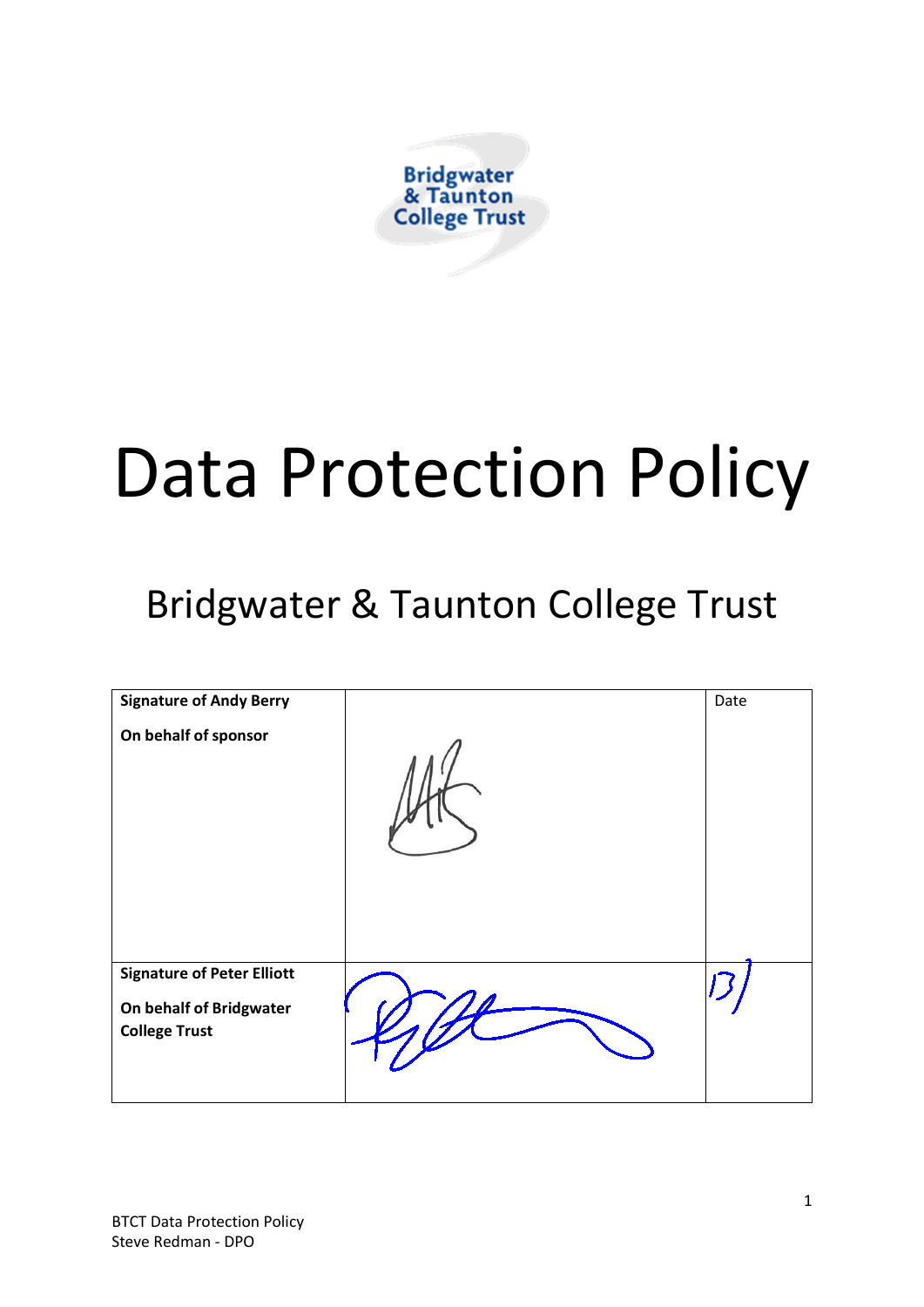| <b>Review by full Board of Trustees</b><br><b>Approval Date</b> | 15 <sup>th</sup> October 2020 |
|-----------------------------------------------------------------|-------------------------------|
| <b>Policy Renewal Date</b>                                      | September 2022                |

# **Contents**

| 9. Subject Access Requests (SAR) and other rights of individuals  8 |  |
|---------------------------------------------------------------------|--|
|                                                                     |  |
|                                                                     |  |
|                                                                     |  |
|                                                                     |  |
|                                                                     |  |
|                                                                     |  |
|                                                                     |  |
|                                                                     |  |
|                                                                     |  |
|                                                                     |  |
|                                                                     |  |
|                                                                     |  |
|                                                                     |  |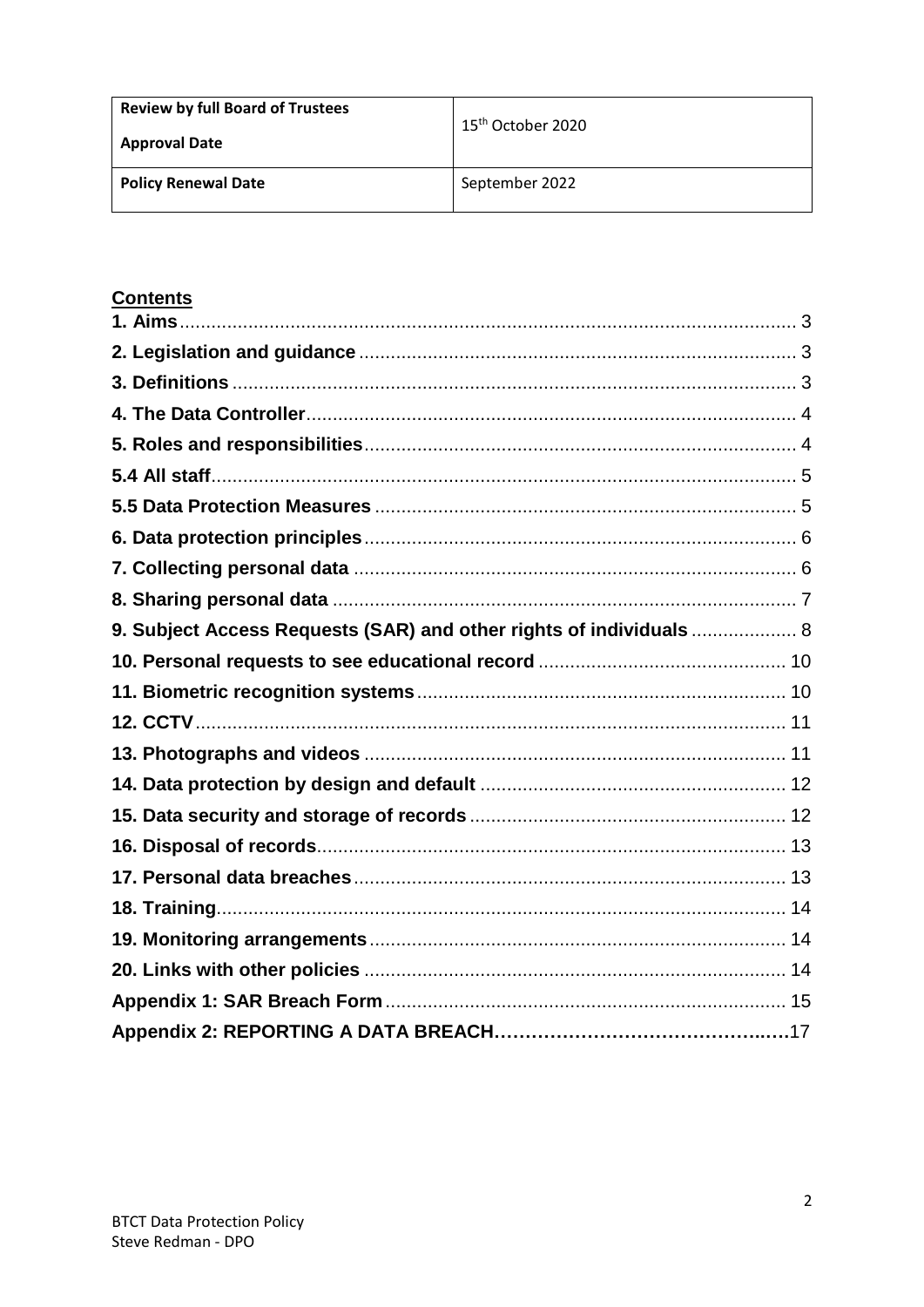#### <span id="page-2-0"></span>**1. Aims**

Bridgwater & Taunton College Trust aims to ensure that all personal data collected about staff, pupils, parents, governors, visitors and other individuals is collected, stored and processed in accordance with the General Data Protection Regulation (GDPR) and the Data Protection Act 2018 (DPA 2018). The Trust is committed not only to legal compliance, but also to the spirit of the law and places high importance on the correct, lawful, and fair handling of all personal data, respecting the legal rights, privacy, and trust of all individual with whom it deals.

#### <span id="page-2-1"></span>**2. Legislation and guidance**

This policy meets the requirements of the GDPR and the provisions of the DPA 2018. It is based on guidance published by the Information Commissioner's Office (ICO) on the GDPR and the ICO's code of practice for Subject Access Requests (SAR).

It meets the requirements of the Protection of Freedoms Act 2012 when referring to our use of biometric data.

It also reflects the ICO's code of practice for the use of surveillance cameras and personal information.

In addition, this policy complies with our Funding Agreement and Articles of Association.

#### <span id="page-2-2"></span>**3. Definitions**

**Personal data**: Any information relating to an identified, or identifiable, individual. This may include the individual's name, identification number, location data, and online identifier such as a username. It may also include factors specific to the individual's physical, physiological, genetic, mental, economic, cultural or social identity.

**Special categories of personal data**: Personal data which is more sensitive and so needs more protection, including information about an individual's racial or ethnic origin, political opinions, religious or philosophical beliefs, trade union membership, genetics, biometrics (such as fingerprints, retina and iris patterns) where used for identification purposes, health (physical or mental) and sex life or sexual orientation.

**Processing**: Anything done to personal data, such as collecting, recording, organising, structuring, storing, adapting, altering, retrieving, using, disseminating, erasing or destroying. Processing can be automated or manual.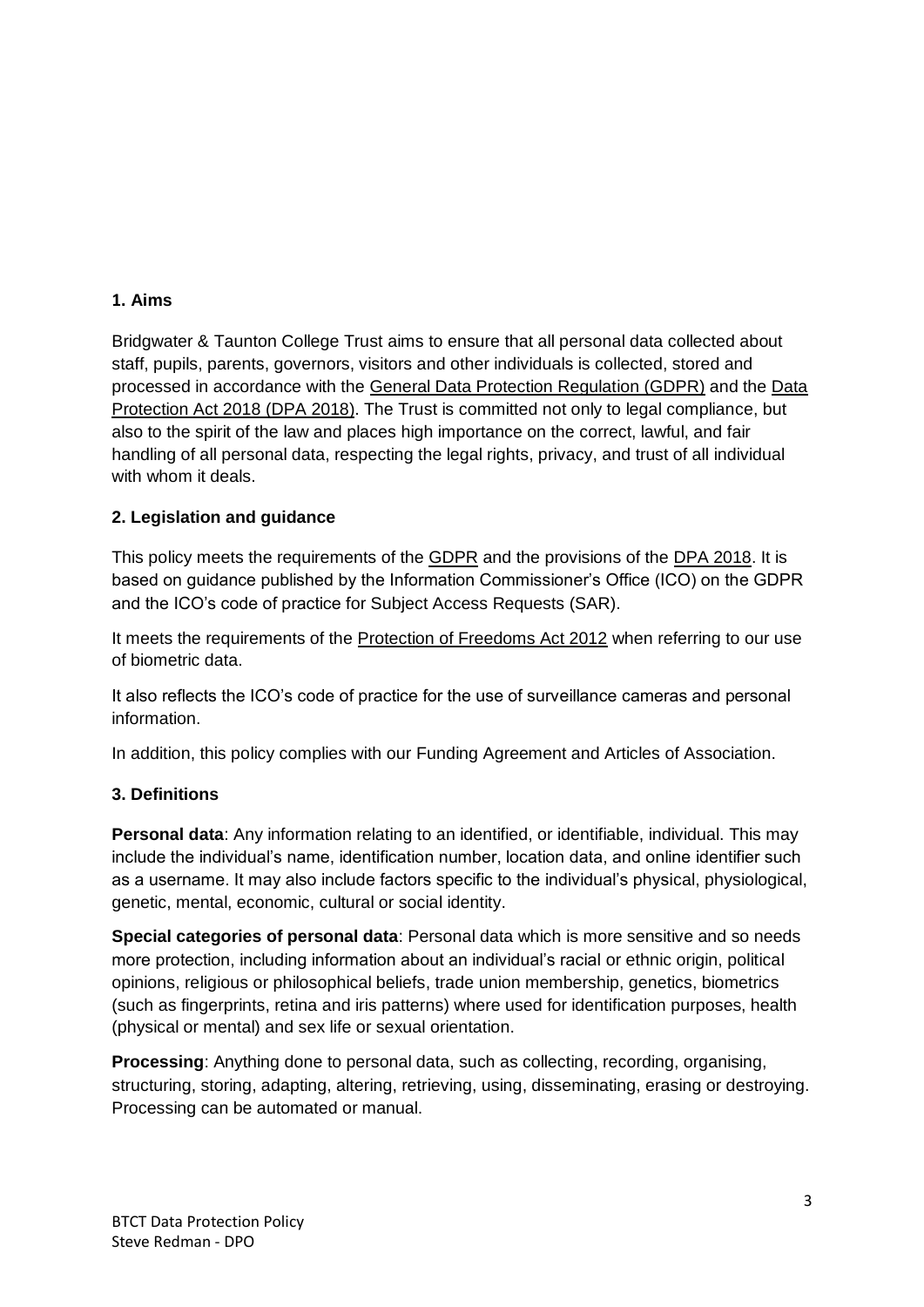**Data subject**: The identified or identifiable individual whose personal data is held or processed.

**Data Controller**: A person or organisation that determines the purposes and the means of processing of personal data.

**Data Processor**: A person or other body, other than an employee of the data controller, who processes personal data on behalf of the Data Controller.

**Personal data breach**: A breach of security leading to the accidental or unlawful destruction, loss, alteration, unauthorised disclosure of, or access to personal data.

#### <span id="page-3-0"></span>**4. The Data Controller**

Our Trust processes personal data relating to parents, pupils, staff, governors, visitors and others, and therefore is a data controller.

The Trust is registered as a data controller with the ICO and will renew this registration annually or as otherwise legally required.

#### <span id="page-3-1"></span>**5. Roles and responsibilities**

This policy applies to **all staff** employed by our Trust, and to external organisations or individuals working on our behalf. Staff who do not comply with this policy may face disciplinary action. This policy does not form part of an employee's contract of employment and may be amended at any time.

#### 5.1 Board of Trustees

The Board of Trustees has overall responsibility for ensuring that our Trust complies with all relevant data protection obligations.

#### 5.2 Data Protection Officer

The Data Protection Officer (DPO) is responsible for overseeing the implementation of this policy, monitoring our compliance with data protection law, and developing related policies and guidelines where applicable.

They will provide an annual report of their activities directly to the Board of Trustees and, where relevant, report to the board their advice and recommendations on school data protection issues.

The DPO is also the first point of contact for individuals whose data the Trust processes, and for the ICO.

Full details on the DPO's responsibilities are set out in the job description.

The Trust's DPO is contactable via [btcdataprotection@educ.somerset.gov.uk](mailto:btcdataprotection@educ.somerset.gov.uk)

#### 5.3 Headteacher/CEO

The Headteacher of a school or CEO for Central Services acts as the representative of the data controller on a day-to-day basis.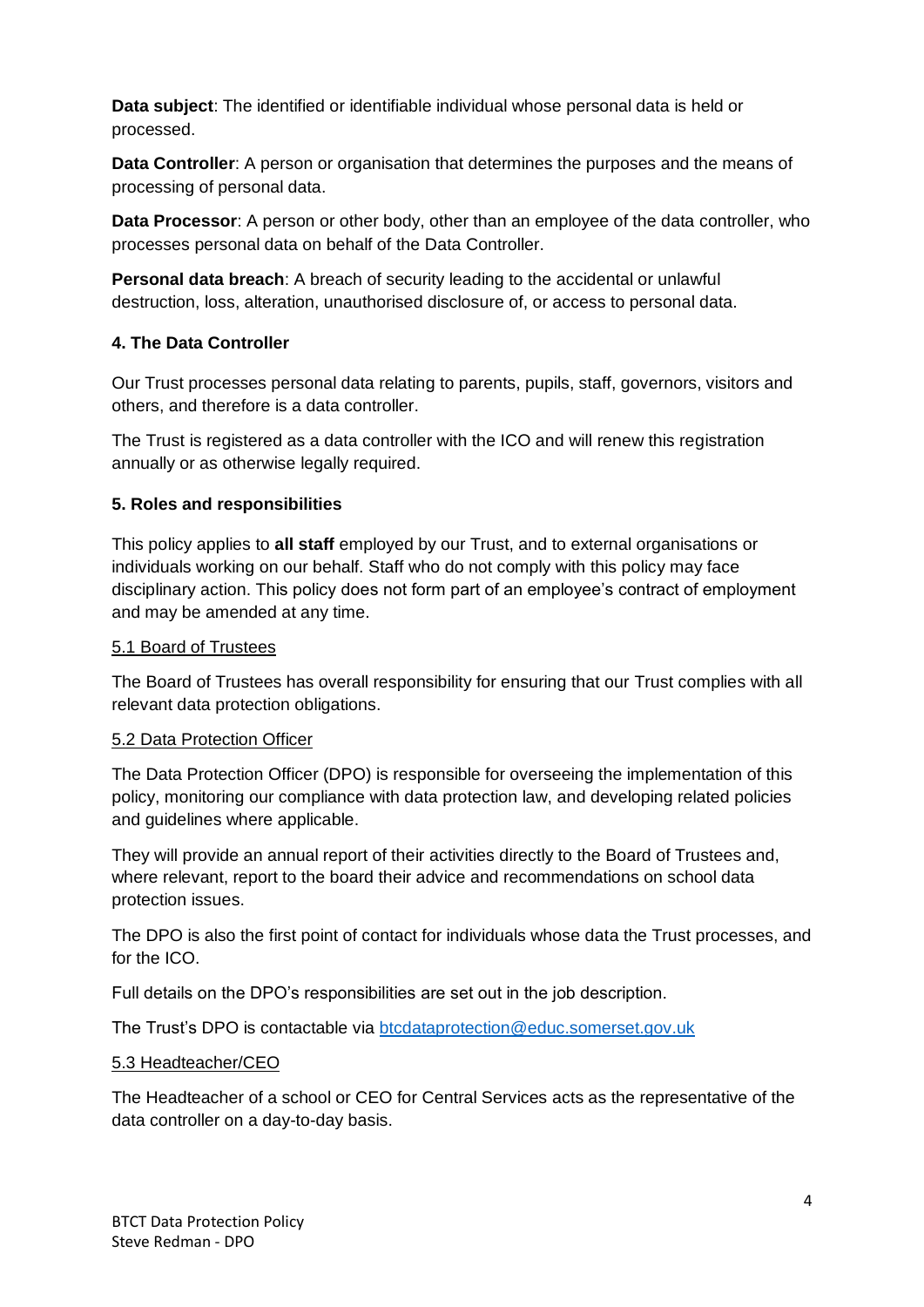#### <span id="page-4-0"></span>5.4 All staff

Staff are responsible for:

- Collecting, storing and processing any personal data in accordance with this policy
- Informing the Trust of any charges to their personal data, such as a change of address
- Contacting the DPO in the following circumstances:
	- $\circ$  With any questions about the operation of this policy, data protection law, retaining personal data or keeping personal data secure
	- o If they have an concerns that this policy is not being followed
	- $\circ$  If they are unsure whether or not they have a lawful basis to use personal data in a particular way
	- $\circ$  If they need to rely on or capture consent, draft a privacy notice, deal with data protection rights invoked by an individual, or transfer personal data outside the European Economic Area
	- o If there has been a data breach and is to be reported
	- o Whenever they are engaging in a new activity that may affect the privacy rights of individual (DPIA to be completed)
	- $\circ$  If they need help with any contracts or sharing personal data with third parties

#### <span id="page-4-1"></span>5.5 Data Protection Measures

All employees, agents, contractors, or other parties working on the Trust's behalf must comply with the following when working with personal data:

- When data is erased due to it no longer being needed, it must be securely deleted and disposed of. Hard copies should be shredded, and electronic copied should be deleted securely
- Personal data may only be transmitted over secure networks. Transmission over unsecured networks is not permitted in any circumstances
- Personal data may not be transmitted over a wireless network if there is a wired alternative available
- Personal data contained in the body of an email, sent or received, should be copied from the email and stored securely. The email should be deleted and temporary files should also be deleted
- Where personal data is sent by fax, the recipient should be informed in advance and waiting by the fax machine to receive the data
- Where personal data is transferred in hardcopy form it should be passed directly to the recipient
- No personal data may be shared informally or transferred to any employees, agents, contractors or other parties. If an employee, agent or sub-contractor, or other party working on behalf of the Trust requires access to any personal data that they do not have access to, such access should be formally requested from the CEO
- Personal data (hardcopy and electronic stored on removable media) should be stored securely in a locked box, drawer, cabinet or similar
- Personal data must be handled with care at all times and not left unattended or on view. If personal data is being viewed on a computer screen and the computer in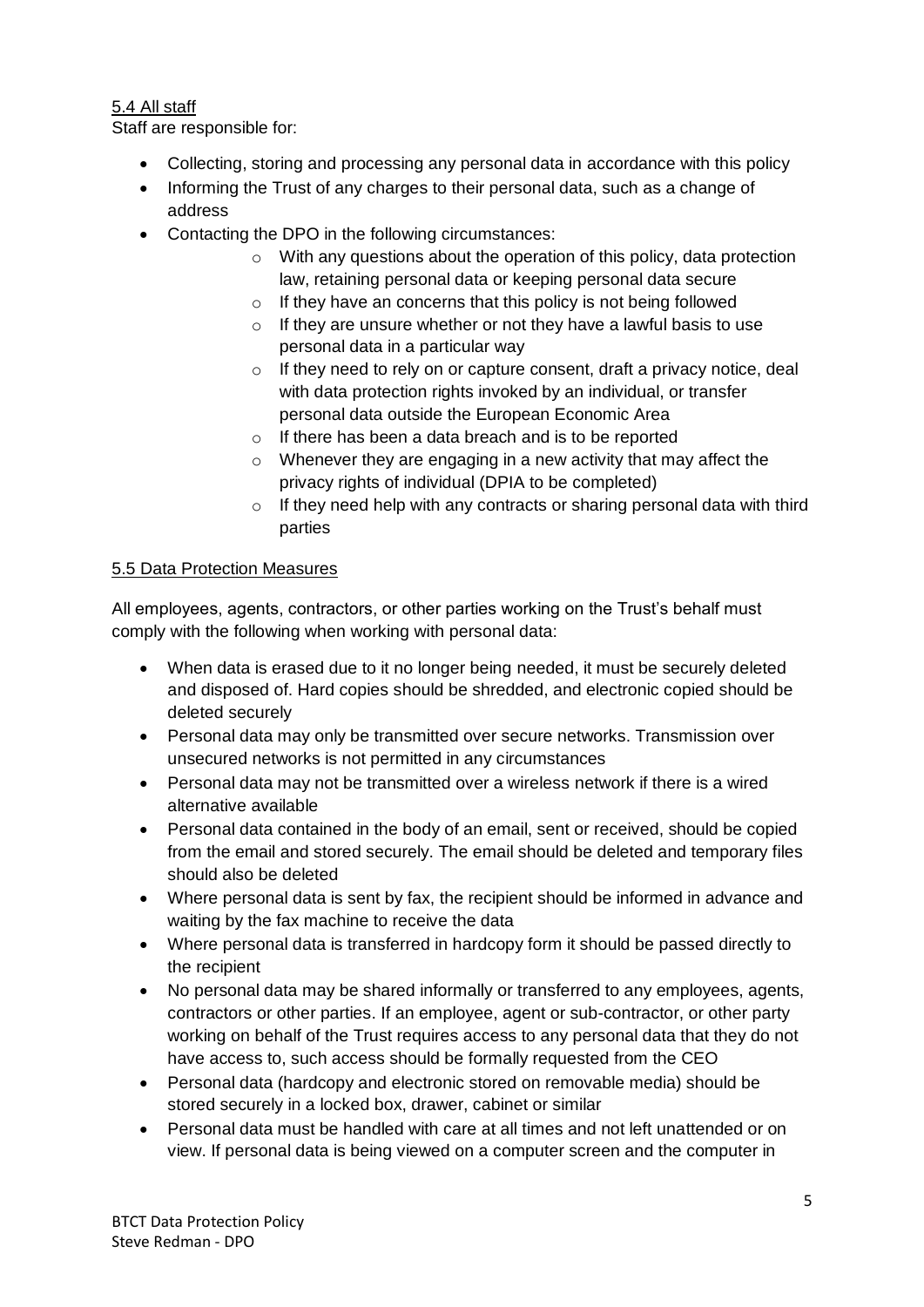question is to be left unattended for any period of time, the user must lock the computer screen before leaving it

- No personal data should be stored on any mobile device (including, but not limited to, laptops, tablets and smartphones), whether such device belongs to the Trust or otherwise. In the event of any such approval, strictly in accordance with all instructions and limitations described at the time approval is given, and for no longer than is absolutely necessary
- No personal data should be transferred to any device personally belonging to an employee, and personal data may only be transferred to devices belonging to agents, contractors, or other parties working on behalf of the Trust where the party has agreed to comply fully with this Policy
- All personal data stored electronically should be stored securely using passwords and data encryption. This store should be backed up, which should also be encrypted
- All passwords used to protect personal data should contain a combination of uppercase and lowercase letters, numbers and symbols, and should not be easily guessed
- Under no circumstances should passwords be written down or shared between employees, agents, contractors, or other parties working on behalf of the Trust. If a password is forgotten, it must be reset using the applicable method. IT staff do not have access to passwords

#### <span id="page-5-0"></span>**6. Data protection principles**

The GDPR is based on data protection principles that our Trust must comply with.

The principles say that personal data must be:

- Processed lawfully, fairly and in a transparent manner
- Collected for specific, explicit and legitimate purposes
- Adequate, relevant and limited to what is necessary to fulfil the purposes for which it is processes
- Accurate and, where necessary, kept up to date
- Kept for no longer than is necessary for the purposes for which it is processed
- Processed in a way that ensures it is appropriately secure

This policy sets out how the Trust aims to comply with these principles.

#### <span id="page-5-1"></span>**7. Collecting personal data**

#### 7.1 Lawfulness, fairness and transparency

We will only process personal data where we have one of 6 'lawful bases' (legal reasons) to do so under data protection law:

- The individual (or their parent/carer when appropriate in the case of a pupil) has freely given clear **consent**
- The data needs to be processed so that the Trust can **fulfil a contract** with the individual, or the individual has asked the school to take specific steps before entering in a contact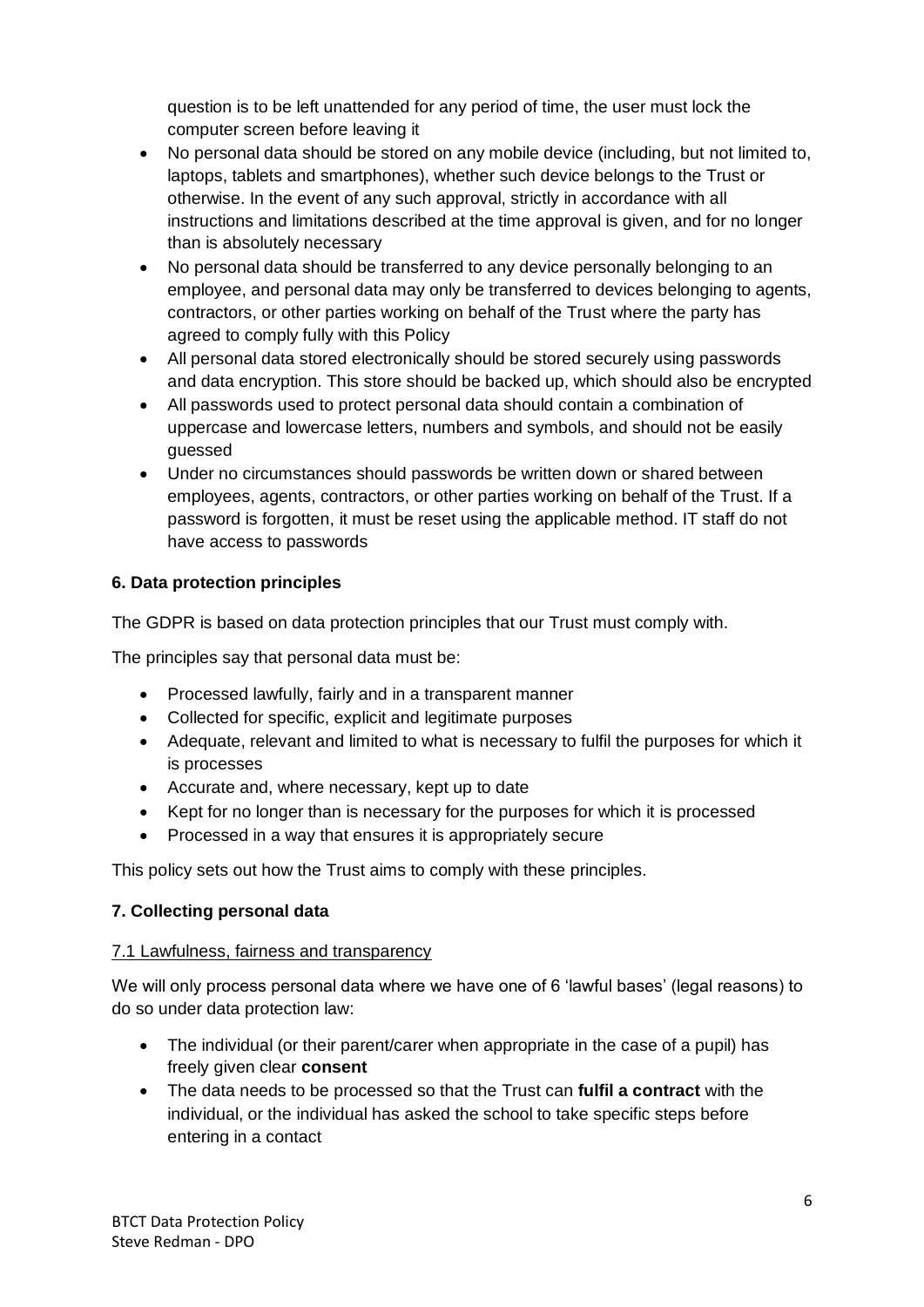- The data needs to be processed so that the Trust can **comply with a legal obligation**
- The data needs to be processed to ensure the **vital interests** of the individuals e.g. to protect someone's life
- The data needs to be processed so that the Trust, as a public authority, can perform a task in the **public interest**, and carry out its official functions
- The data needs to be processed for the **legitimate interests** of the Trust or a third party (provided the individual's rights and freedoms are not overridden)

For special categories of personal data, we will also meet one of the special category conditions for processing which are set out in GDPR and DPA 2018.

#### **For pupils in primary school:**

If we offer online services to pupils, such as classroom apps, and we intend to rely on consent as a basis for processing, we will get parental consent (except for online counselling and preventative services).

#### **For pupils in secondary school:**

If we offer online services to pupils, such as classroom apps, and we intend to rely on consent as a basis for processing, we will get parental consent where the pupil is under 13 and has a sufficient level of understanding to make this decision, which will be judged on a case-by-case basis (except for online counselling and preventative services).

Whenever we first collect personal data directly from individuals, we will provide them with the relevant information required by data protection law.

#### 7.2 Limitation, minimisation and accuracy

We will only collect personal data for specified, explicit and legitimate reasons. We will explain these reasons to the individuals when we first collect their data.

If we want to use personal data for reasons other than those given when we first obtained it, we will inform the individuals concerned before we do so, and seek consent where necessary.

Staff must only process personal data where it is necessary in order to do their jobs.

If a data subject informs the Trust that personal data held by the Trust is inaccurate or incomplete, the data must be rectified, and the data subject must be informed of this rectification within one month of receipt of the notification.

When staff no longer need the personal data they hold, they must ensure it is deleted or anonymised. This will be done in accordance with our Data Retention Policy.

#### <span id="page-6-0"></span>**8. Sharing personal data**

We will not normally share personal data with anyone else, but may do so where:

- There is an issue with a pupil or parent/carer that puts the safety of our staff at risk
- We need to liaise with other agencies we will seek consent as necessary before doing this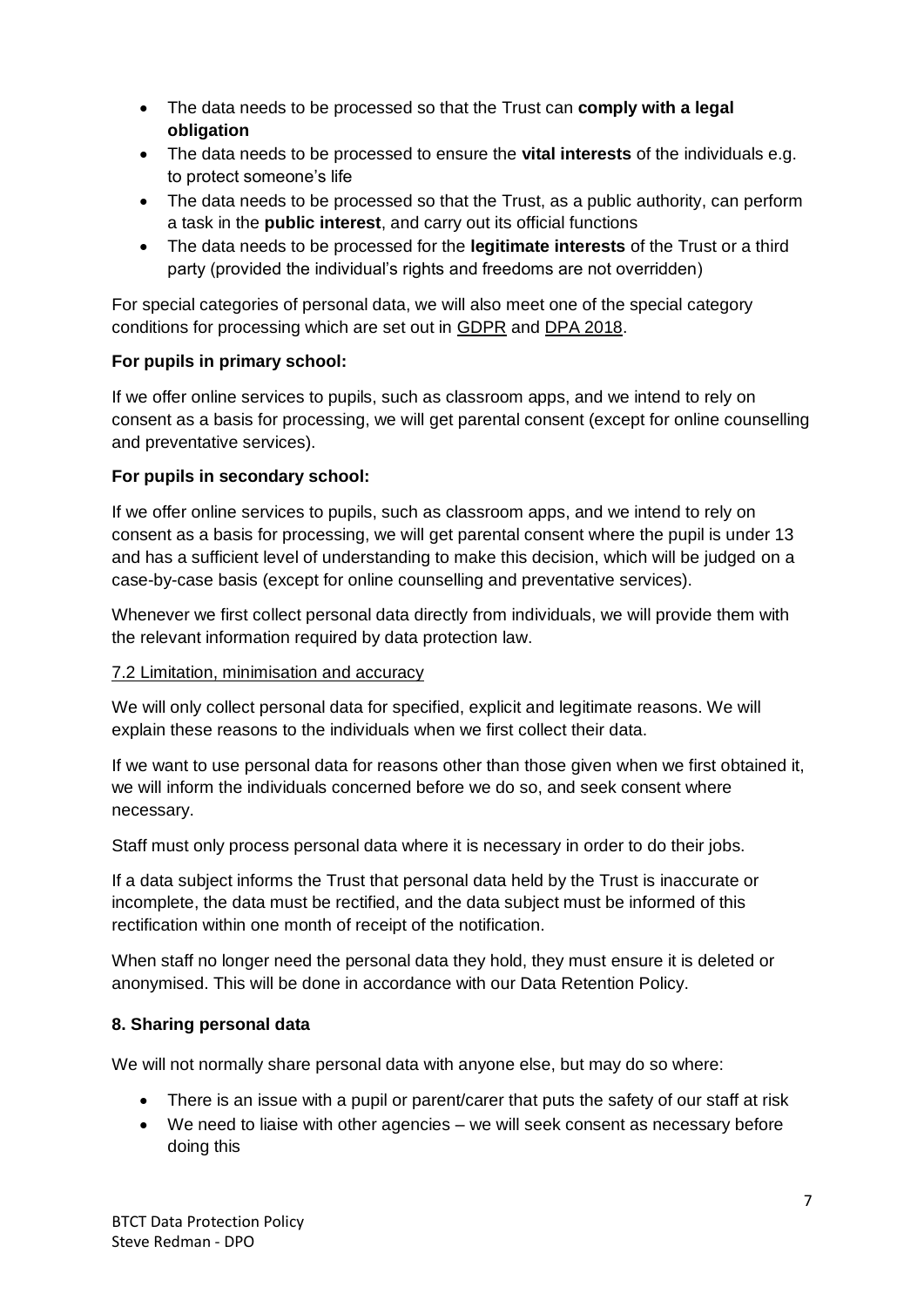- Our suppliers or contractors need data to enable us to provide services to our staff and pupils – for example, IT companies. When doing this, we will:
	- o Only appoint suppliers or contractors which can provide sufficient guarantees that they comply with data protection law
	- o Only share data that the supplier or contractor needs to carry out their service, and information necessary to keep them safe while working with us

We will also share personal data with law enforcement and government bodies where we are legally required to do so, including for:

- The prevention and detection of crime and/or fraud
- The apprehension or prosecution of offenders
- The assessment or collection of tax owed to HMRC
- In connection with legal proceedings
- Where the disclosure is required to satisfy our safeguarding obligations
- Research and statistical purposes, as along as personal data is sufficiently anonymised or consent has been provided

We may also share personal data with emergency services and local authorities to help them to respond to an emergency situation that affects any of our pupils or staff.

Where we transfer personal data to a country or territory outside the European Economic Area, we will do so in accordance with data protection law.

#### <span id="page-7-0"></span>**9. Subject Access Requests (SAR) and other rights of individuals**

#### 9.1 Subject access requests

Individuals have a right to make a 'subject access request' (SAR) to gain access to personal information that the school holds about them. This includes:

- Confirmation that their personal data is being processed
- Access to a copy of the data
- The purposes of the data processing
- The categories of personal data concerned
- Who the data has been, or will be, shared with
- How long the data will be stored for, or if this is not possible, the criteria used to determine this period (according to our Data Retention Policy)
- The source of the data, if not the individual
- Whether any automated decision-making is being applied to their data, and what the significance and consequences of this might be for the individual

Subject access requests should include:

- Name of individual
- Correspondence address
- Contact number and email address
- Details of the information requested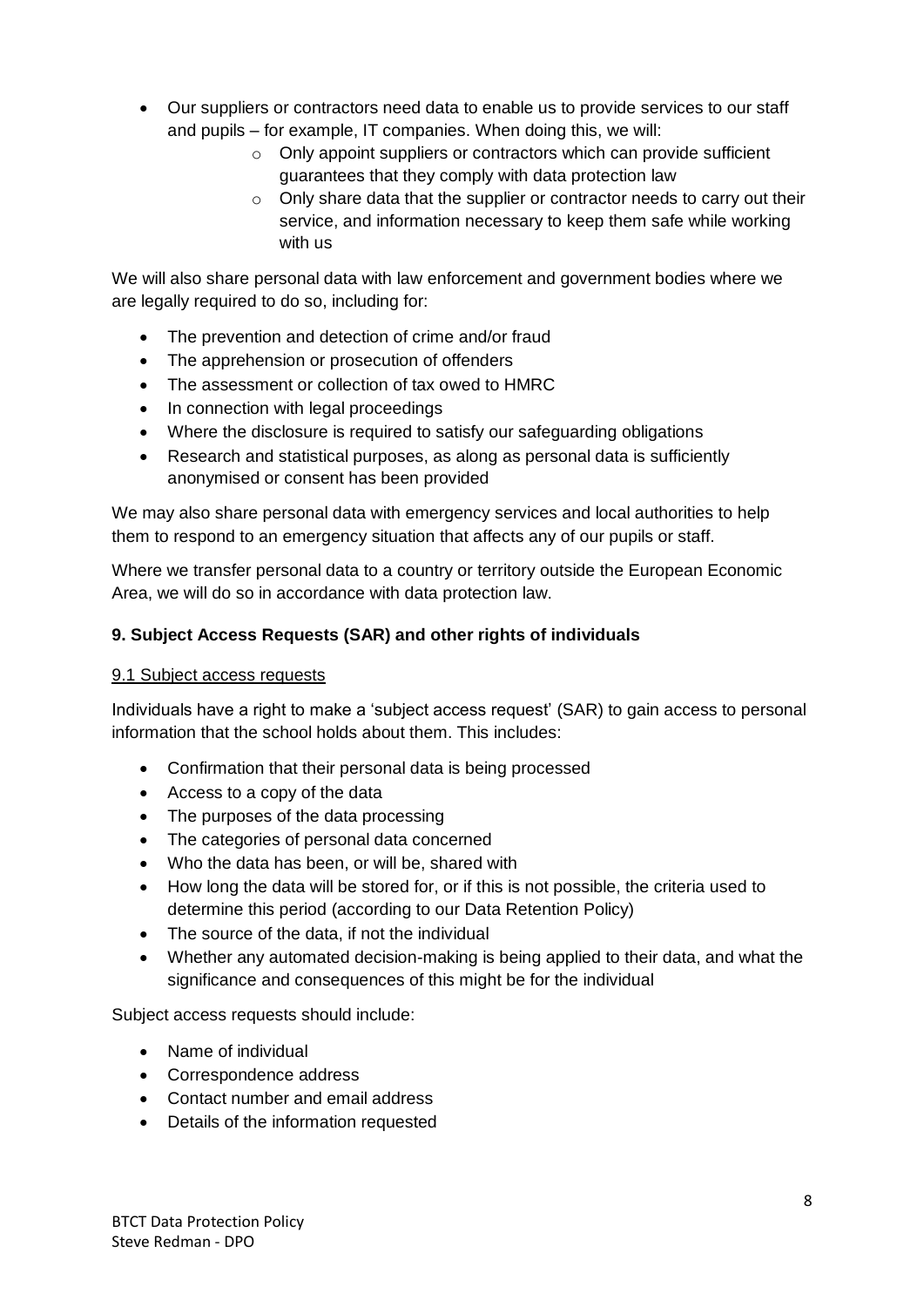#### **If staff receive a subject access request please complete the SAR Access request form (Appendix 1) they must immediately forward it to the DPO email**

[btcdataprotection@educ.somerset.gov.uk](mailto:btcdataprotection@educ.somerset.gov.uk)

#### **9.2 Children and Subject Access Requests**

Personal data about a child belongs to that child, and not the child's parents or carers. For a parent or carer to make a subject access request with respect to their child, the child must either be unable to understand their rights and the implication of a subject access request, or have given their consent.

#### **For primary school subject access requests:**

Children below the age of 12 are generally not regarded to be mature enough to understand their rights and the implications of a subject access request (SAR). Therefore, most subject access requests from parents or carers of pupils at our Trust may be granted without the express permission of the pupil. This is not a rule and a pupil's ability to understand their rights will always be judged on a case-by-case basis.

#### **For secondary school subject access requests:**

Children aged 12 and above are generally regarded to be mature enough to understand their rights and the implication of a subject access request. Therefore, most subject access requests from parents or carers of pupils at our Trust may not be granted without the express permission of the pupil. This is not a rule and a pupil's ability to understand their rights will always be judged on a case-by-case basis.

#### **9.3 Responding to subject access requests**

When responding to requests, we:

- May ask the individual to provide 2 forms of identification
- May contact the individual via phone to confirm the request was made
- Will respond without delay and within 1 month of receipt of the request
- Will provide information free of charge
- May tell the individual we will comply within 3 months of receipt of the request, where a request is complex or numerous. We will inform the individual of this within 1 month, and explain why the extension is necessary

We will not disclose information if it:

- Might cause serious harm to the physical or mental health of the pupil or another individual
- Would reveal that the child is at risk of abuse, where the disclosure of that information would not be in the child's best interests
- Is contained in adoption or parental order records
- Is given to a court in proceedings concerning the child

If the request is unfounded or excessive, we may refuse to act on it, or charge a reasonable fee which takes into account administrative costs.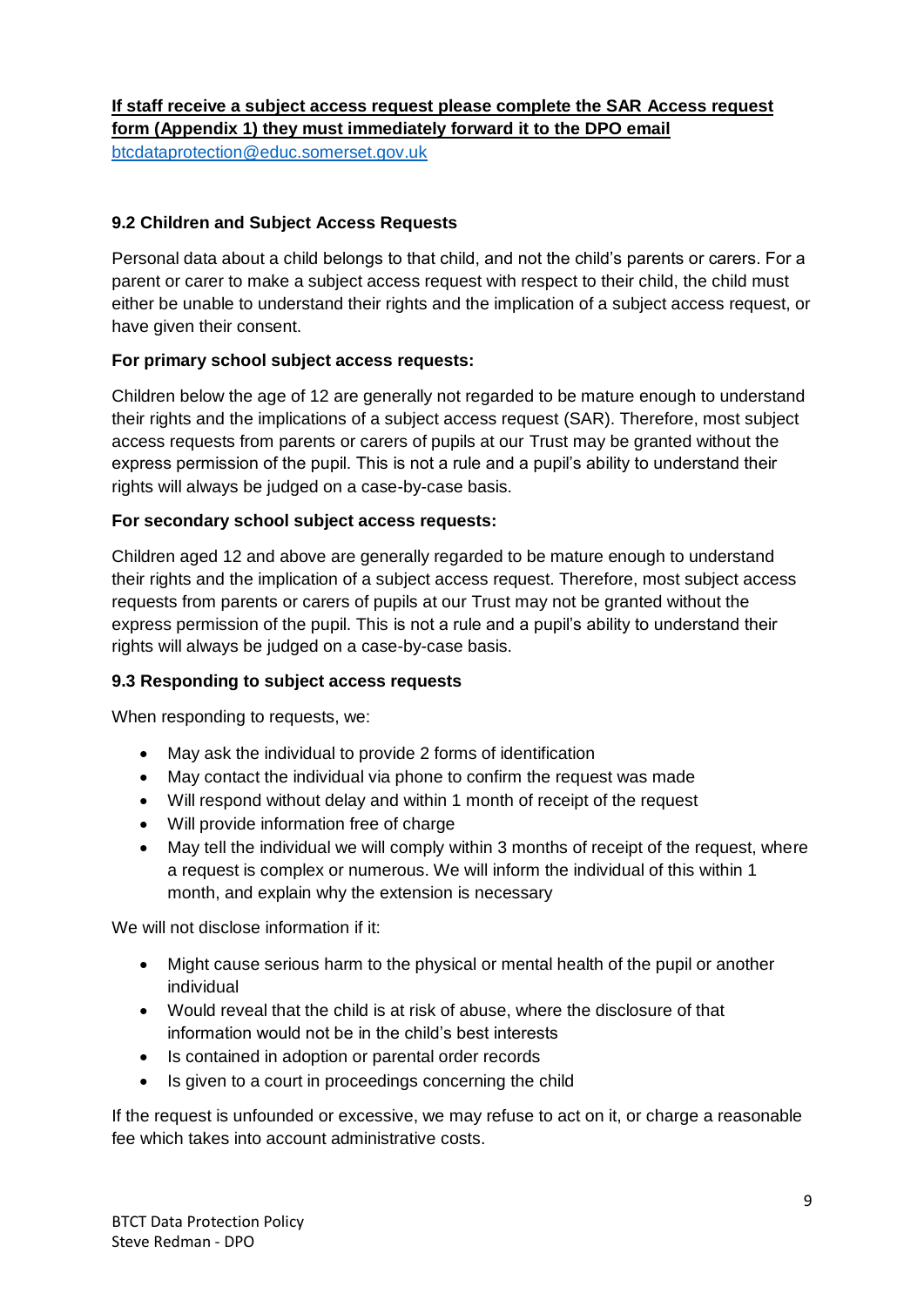A request will be deemed to be unfounded or excessive if it is repetitive, or asks for further copies of the same information.

When we refuse a requests, we will tell the individual why, and tell them they have the right to complain to the ICO.

#### **9.4 Other data protection rights of the individual**

In addition to the right to make a subject access request (SAR) (see above), and to receive information when we are collecting their data about how we use and process it (see section 7), individuals also have the right to:

- Withdraw their consent to processing at any time
- Ask us to rectify, erase or restrict processing of their personal data, or object to the processing of it (in certain circumstances)
- Prevent use of their personal data for direct marketing
- Challenge processing which has been justified on the basis of public interest
- Request a copy of agreements under which their personal data is transferred outside of the European Economic Area
- Object to decisions based solely on automated decision making or profiling (decisions taken with no human involvement, that might negatively affect them)
- Prevent processing that is likely to cause damage or distress
- Be notified of a data breach in certain circumstances
- Make a complaint to the ICO
- Ask for their personal data to be transferred to a third party in a structured, commonly used and machine-readable format (in certain circumstances)

Individuals should submit any request to exercise these rights to the DPO. If staff receive a subject access request please complete the SAR Access request form (Appendix 1) they must immediately forward it to the DPO email [btcdataprotection@educ.somerset.gov.uk](mailto:btcdataprotection@educ.somerset.gov.uk)

# <span id="page-9-0"></span>**10. Personal requests to see educational record**

Parents/carers wishing to access their child's educational records should complete a Subject Access Request form and submit according to the section above. Depending on the age of your child, this will determine whether their consent will be needed. Please see above sections regarding primary and secondary school subject access request submissions.

#### <span id="page-9-1"></span>**11. Biometric recognition systems**

Where we use pupils' biometric data as part of an automated biometric recognition system, (for example, pupils use finger prints to withdraw books from the library, or for school meals) we will comply with the requirements of the Protection of Freedoms Act 2012.

Parents/carers will be notified before any biometric recognition system is put in place or before their child takes part in it. The Trust will get written consent from at least one parent or carer before we take any biometric data from their child and first process it.

Parents/carers and pupils have the right to choose not to use the school's biometric systems. We will provide alternative means of accessing the relevant services for those pupils. For example offer PIN or name identification.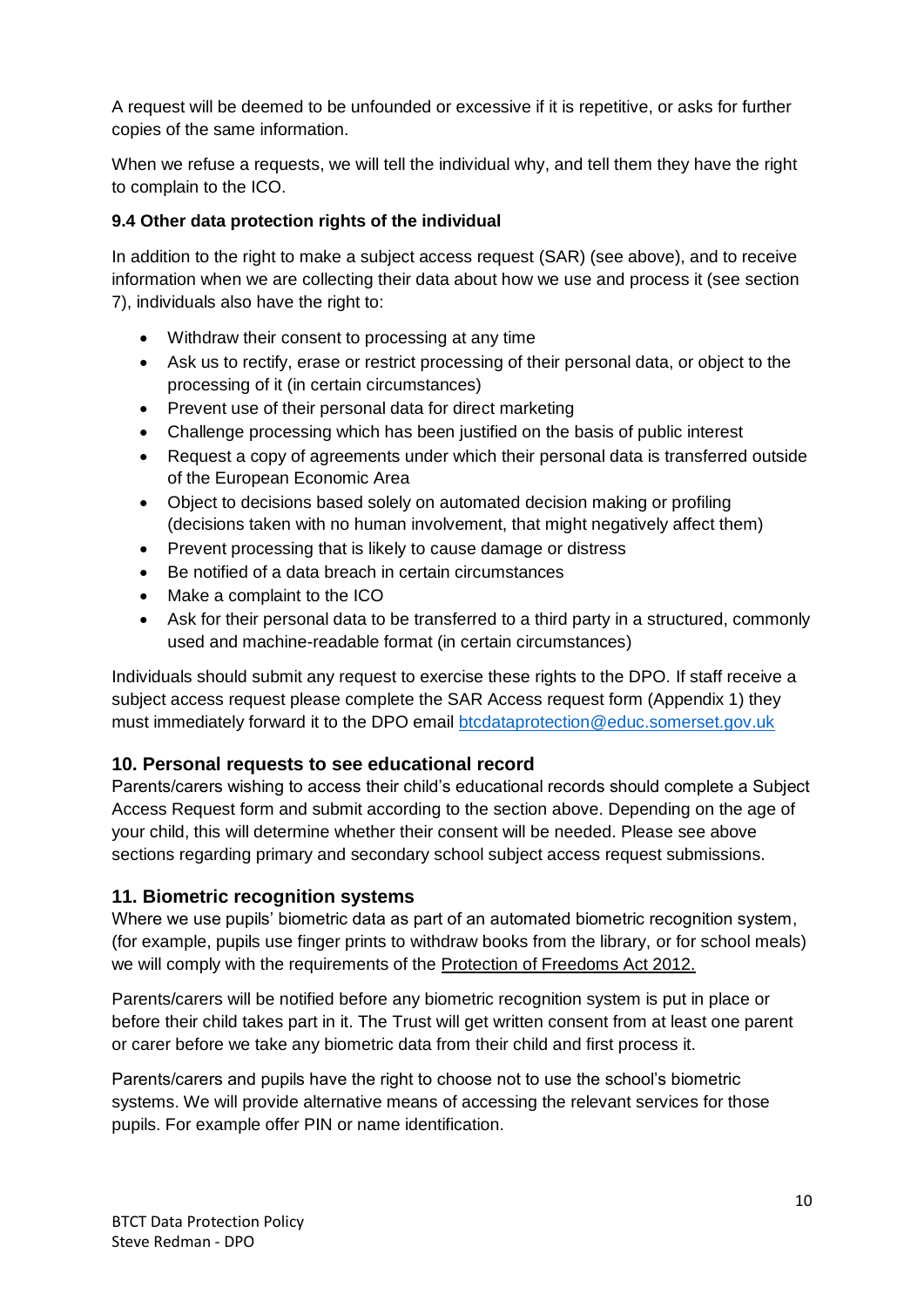Parents/carers and pupils can object to participation in the school's biometric recognition systems, or withdraw consent, at any time, and we will make sure that any relevant data already captured is deleted.

As required by law, if a pupil refuses to participate in, or continue to participate in, the processing of their biometric data, we will not process that data irrespective of any consent given by the pupil's parent/carer.

Where staff members or other adults use the school biometric systems, we will also obtain their consent before they first take part in it, and provide alternative means of accessing the relevant service if they object. Staff and other adults can also withdraw their consent at any time, and the school will delete any relevant data already captured.

# <span id="page-10-0"></span>**12. CCTV**

We use CCTV in various locations around the school site to ensure it remains safe. We will adhere to the ICO's code of practice for the use of CCTV and please refer to the Trust's CCTV Policy.

We do not need to ask individual's permission to use CCTV, but we make it clear where individuals are being recorded. Security cameras are clearly visible and accompanied by prominent signs explaining that CCTV is in use.

Any enquiries about the CCTV system should be made via the CCTV request form found within the CCTV Policy and sent to the DPO email [btcdataprotection@educ.somerset.gov.uk](mailto:btcdataprotection@educ.somerset.gov.uk)

# <span id="page-10-1"></span>**13. Photographs and videos**

As part of our school activities, we may take photographs and record images of individuals within our Trust.

For primary schools:

We will obtain written consent from parents/carers for photographs and videos to be taken of their child for communications, marketing and promotional materials. We will clearly explain how the photograph and/or video will be used to both the parent/carer and pupil.

For secondary schools:

We will obtain written consent from parents/carers, or pupils aged 18 and over, for photographs and videos to be taken of pupils for communications, marketing and promotional materials.

Where we need parental consent, we will clearly explain how the photograph and/or video will be used to both the parent/carer and pupil. Where we do not need parental consent, we will clearly explain to the pupil how the photograph and/or video will be used.

Uses may include:

- Within school on notice boards and in school magazines, brochures, newsletters, etc.
- Outside of school by external agencies such as the school photographer, newspapers, campaigns
- Online on our school website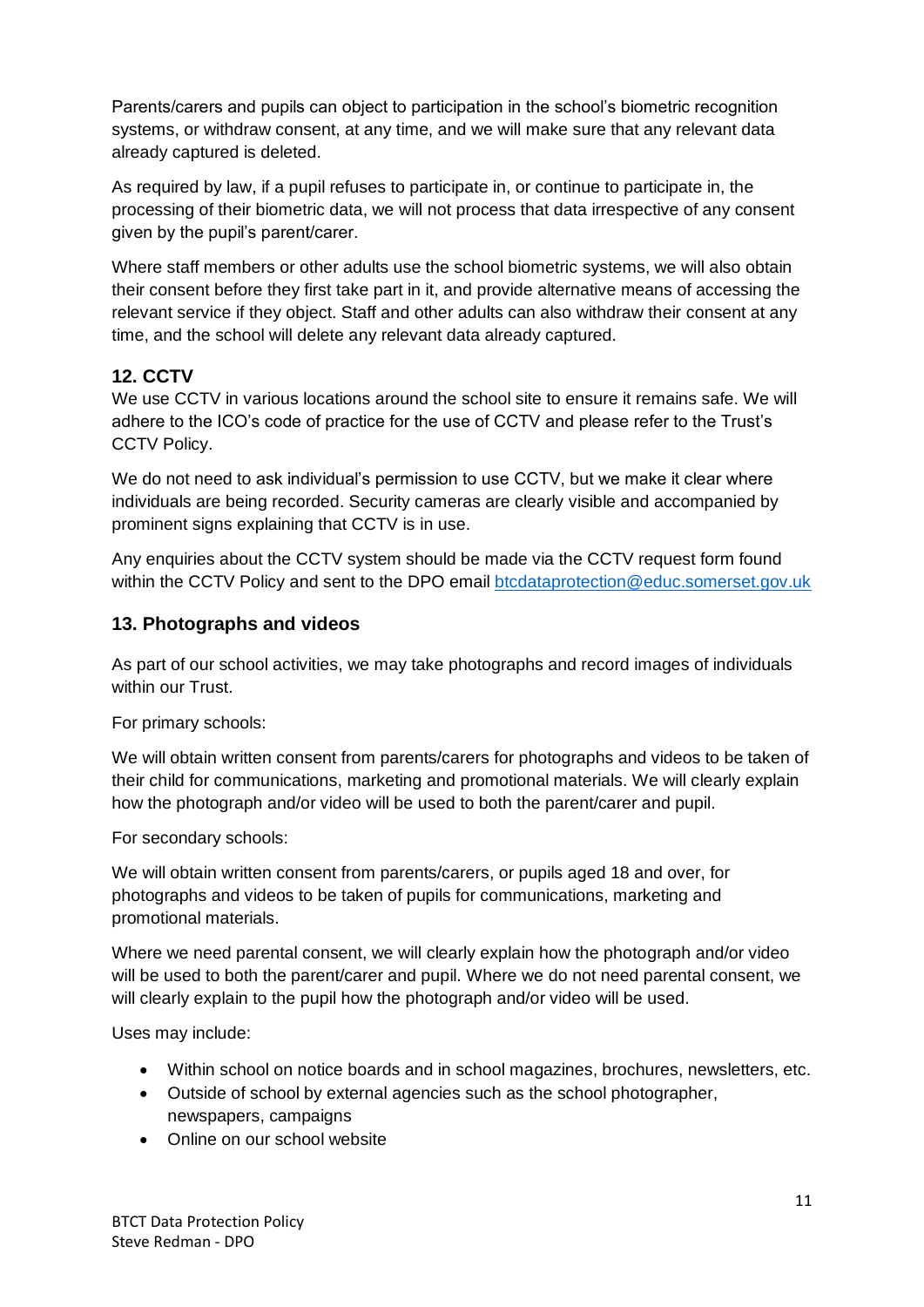Consent can be refused or withdrawn at any time. If consent is withdrawn, we will delete the photograph or video and not distribute it further.

When using photographs and videos in this way, we will not accompany them with any other personal information about the child, to ensure they cannot be identified.

See our E-Safety Policy for more information on our use of photographs and videos.

# <span id="page-11-0"></span>**14. Data protection by design and default**

We will put measures in place to show that we have integrated data protection into all our data processing activities, including:

- Appointing a suitably qualified DPO, and ensuring they have necessary resources to fulfil their duties and maintain their expert knowledge
- Only processing personal data that is necessary for each specific purpose of processing, and always in line with the data protection principles set out in relevant data protection law (see section 6)
- Completing privacy impact assessments where the school's processing of personal data presents high risks to rights and freedoms of individuals, and when introducing new technologies (the DPO will advise on this process)
- Integrating data protection into internal documents including this policy, any related policies and privacy notices
- Regularly conducting reviews and audits to test out privacy measures and make sure we are compliant
- Maintaining records of our processing activities, including:
	- o For the benefit of data subject, making available the name and contact details of our Trust and DPO and all information we are required to share about how we use and process their personal data (via our privacy notices)
	- o For all personal data that we hold, maintaining an internal record of the type of data, data subject, how and why we are using the data, any third-party recipients, how and why we are storing the data, retention periods and how we are keeping the data secure

# <span id="page-11-1"></span>**15. Data security and storage of records**

We will protect personal data and keep it safe from unauthorised or unlawful access, alteration, processing or disclosure, and against accidental or unlawful loss, destruction or damage.

In particular:

- Paper-based records and portable electronic devices, such as laptops and hard drives that contain personal data are kept under lock and key when not in use
- Papers containing confidential personal data must not be left on office and classroom desks, on staffroom tables, pinned to notice/display boards, or left anywhere else where there is general access
- Passwords that are at least 8 characters long containing letters and numbers are used to access school computers, laptops and other electronic devices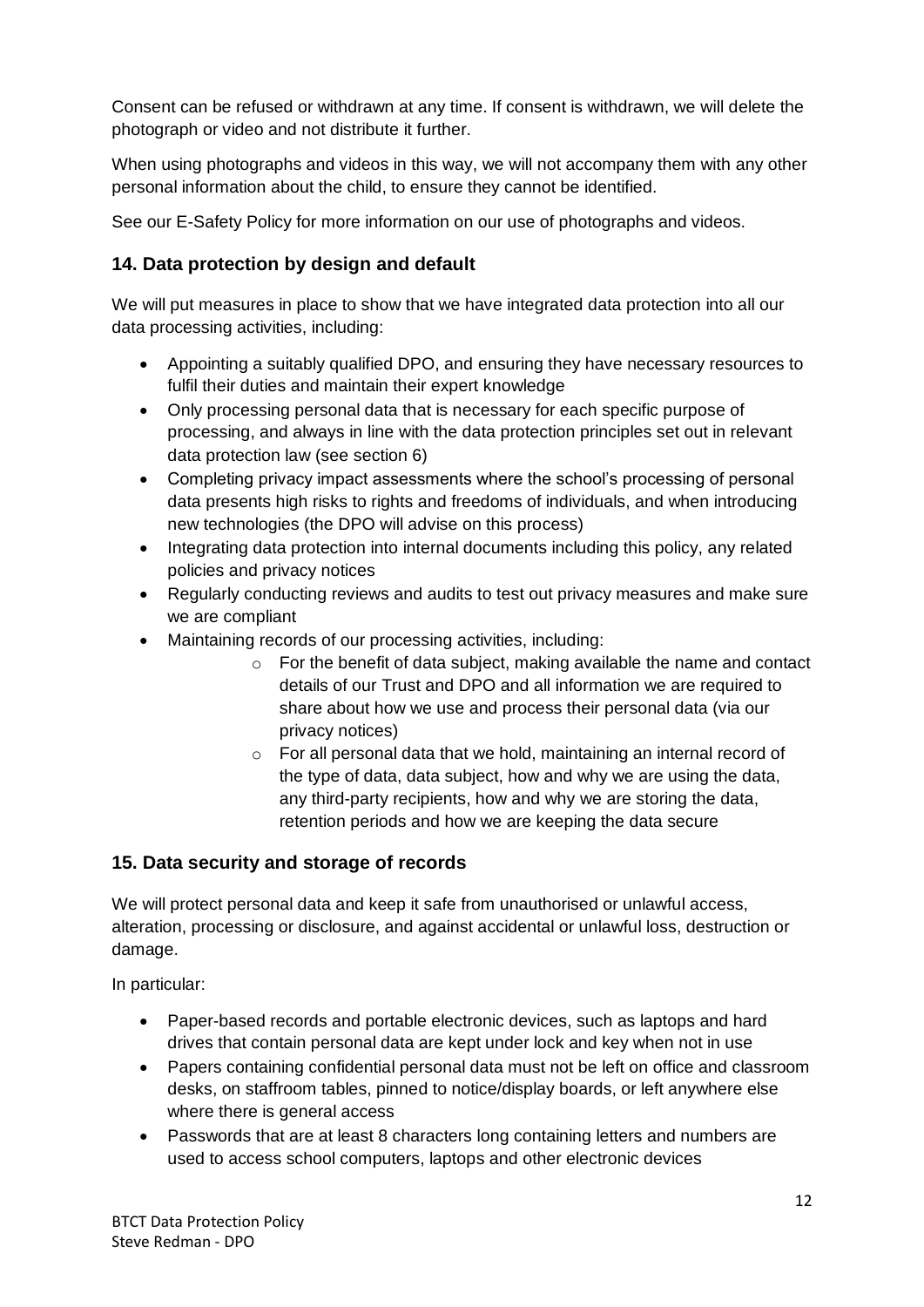- Encryption software is used to protect all portable devices and removable media, such as laptops and USB devices
- Staff, pupils or governors who store personal information on their personal devices are expected to follow the same security procedures as for Trust-owned equipment (see our Acceptable Use Policy)
- Where we need to share personal data with a third party, we carry out due diligence and take reasonable steps to ensure it is stored securely and adequately protected (see section 8)

# <span id="page-12-0"></span>**16. Disposal of records**

Personal data that is no longer needed will be disposed of securely. Personal data that has become inaccurate or out of date will also be disposed of securely, where cannot or do not need to rectify or update it.

For example, we will shred or incinerate paper based records, and overwrite or delete electronic files. We may also use a third party to safely dispose of records on the school's behalf. If we do so, we will require the third party to provide sufficient guarantees that it complies with data protection law, and we will obtain a certificate of destruction.

#### <span id="page-12-1"></span>**17. Personal data breaches**

The school will make all reasonable endeavours to ensure that there are no personal data breaches.

A personal data breach is defined as "a breach of security leading to the accidental or unlawful destruction, loss alteration, unauthorised disclosure of, or access to, personal data transmitted, stored or otherwise processed." The cause of which can be accidental, or deliberate. This definition means that a breach is about more than just the loss of personal data.

In the unlikely event of a suspected data breach, we will follow the procedure set out in appendix 2.

When appropriate, we will report the data breach to the ICO within 72 hours. Such breaches in a Trust context may include, but are not limited to:

- A non-anonymised dataset being published on the school website which shows the exam results of pupils eligible for the pupil premium
- Safeguarding information being made available to an unauthorised person
- The theft of a school laptop containing non-encrypted personal data about pupils
- Email concerning personal data sent to the wrong person
- Staff taking personal data home and it being lost
- Personal data not securely disposed of, thrown in bin and not shredded. In the case of electronic hard drive, being discarded before it has been wiped of personal data
- Memory stick containing personal data that has not been encrypted is lost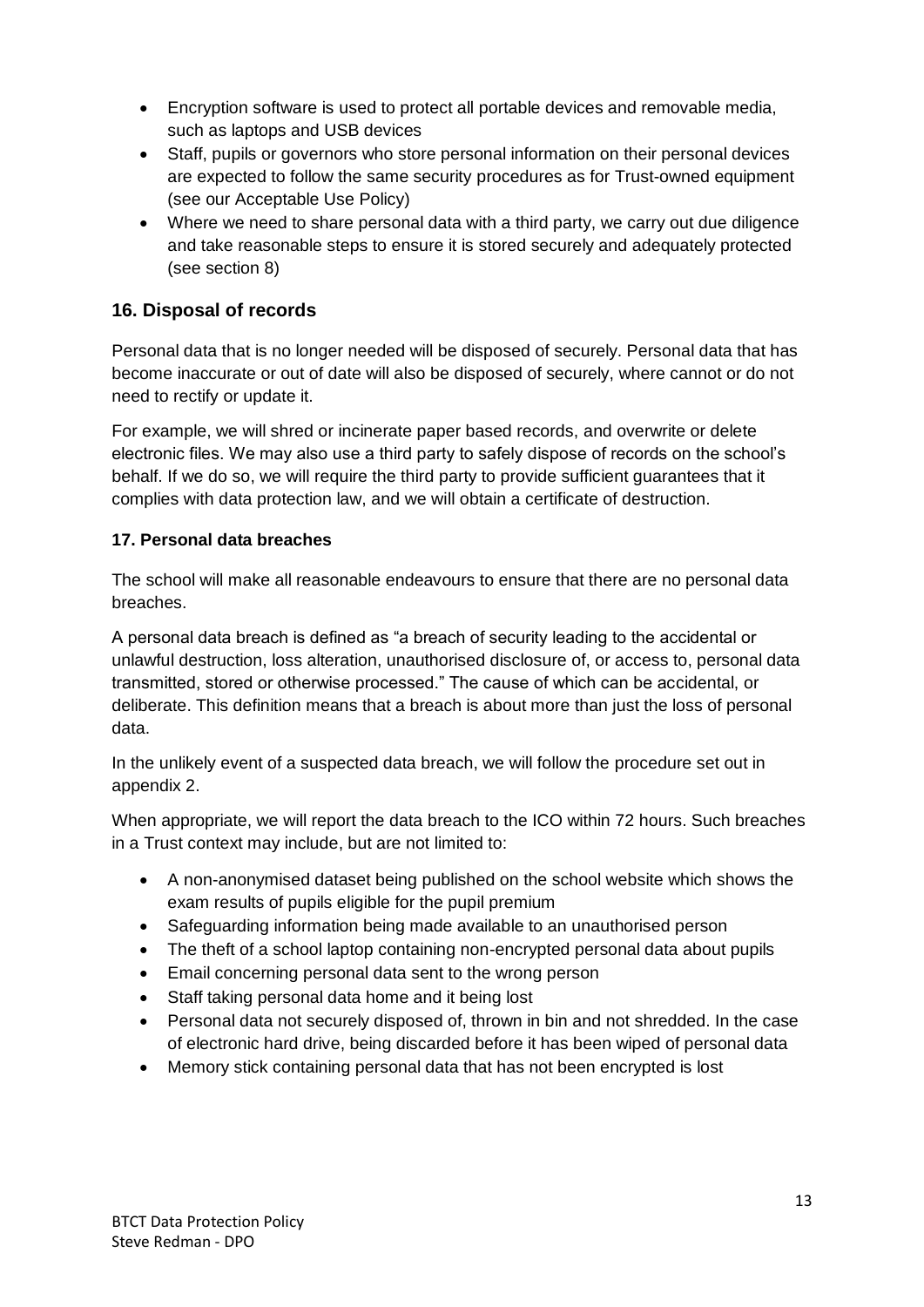# <span id="page-13-0"></span>**18. Training**

Data protection will also form part of continuing professional development, where changes to legislation, guidance or the Trust's processes make it necessary and all staff will be expected to complete the in house data protection training course.

#### <span id="page-13-1"></span>**19. Monitoring arrangements**

The DPO is responsible for monitoring and reviewing this policy.

This policy will be reviewed every 2 years and shared with the full Board of Trustees.

#### <span id="page-13-2"></span>**20. Links with other policies**

This data protection policy is linked to our:

- Freedom of Information Publication Scheme
- Privacy Notice
- Employee Privacy Notice
- Candidate Privacy Notice
- E-Safety Policy
- Acceptable User Agreement for pupils and staff
- Data Retention Policy
- CCTV Policy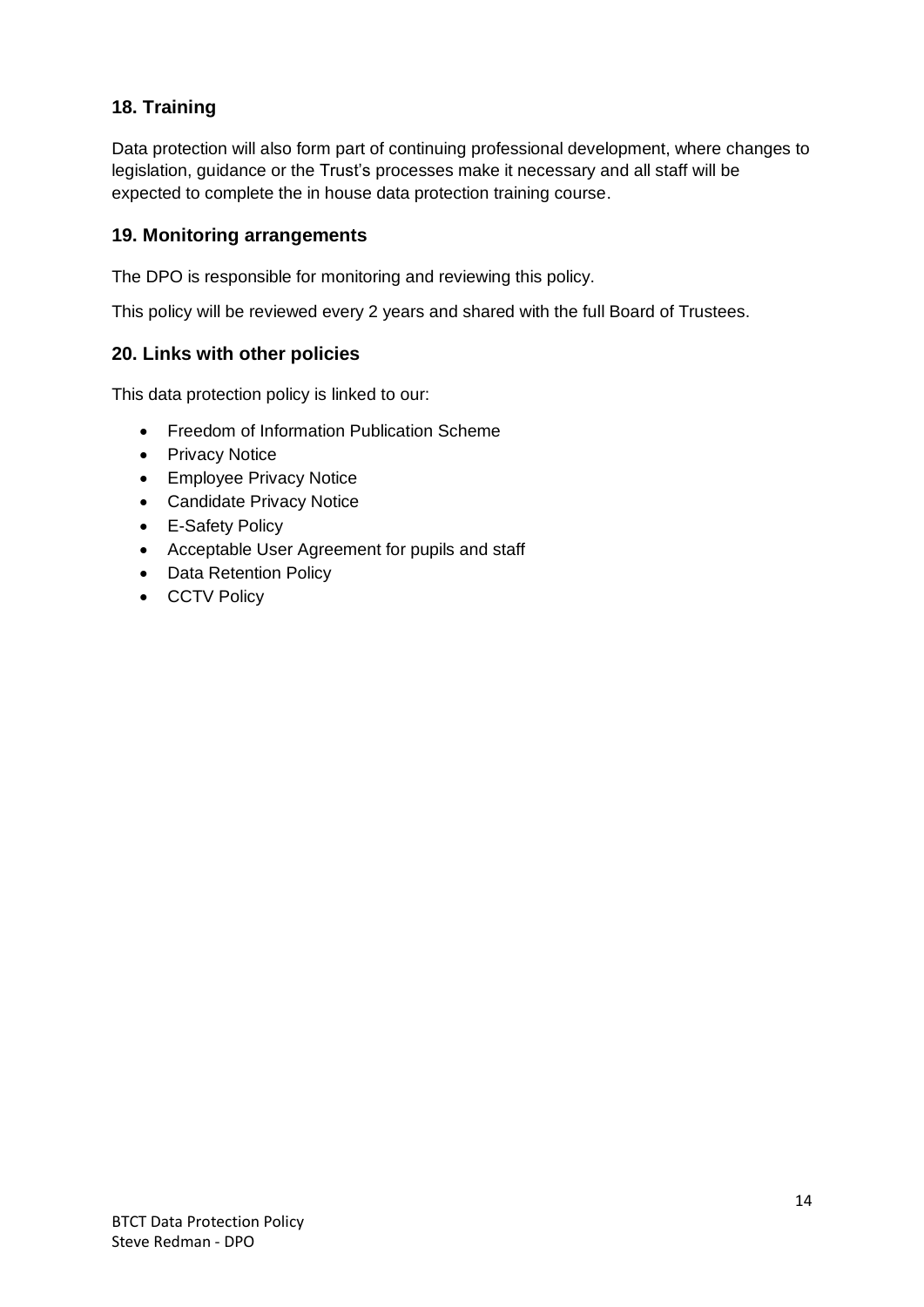

#### **Appendix 1**

#### **DATA BREACH REPORTING FORM**

This form should be used to report details of an actual or suspected breach.

Email this completed form to the Data Protection Officer [btctrust.dataprotection@educ.somerset.gov.uk.](mailto:btctrust.dataprotection@educ.somerset.gov.uk) Please retain a copy for your records.

Do not notify affected data subjects. The DPO will determine who should be notified and how.

There are strict time scales for reporting the initial incident to the DPO and subsequent notification to the ICO (Information Commissioner's Office). The ICO requires notification within 72 hours of the breach. Failure to comply can result in significant fines for the organisation.

| <b>Reported by</b>                                 |                                                        | Department/School                        |  |
|----------------------------------------------------|--------------------------------------------------------|------------------------------------------|--|
| <b>Contact</b>                                     |                                                        | Date of this report                      |  |
| telephone                                          |                                                        |                                          |  |
| number                                             |                                                        |                                          |  |
| Date of incident                                   |                                                        | Date of discovery of actual or suspected |  |
|                                                    |                                                        | breach                                   |  |
| <b>Summary of the facts</b>                        |                                                        |                                          |  |
| (Provide as much information as possible,          |                                                        |                                          |  |
| including the amount, sensitivity and type of data |                                                        |                                          |  |
| involved)                                          |                                                        |                                          |  |
|                                                    |                                                        |                                          |  |
| <b>Cause</b> of the actual or suspected breach     |                                                        |                                          |  |
| (Provide detailed account of what happened)        |                                                        |                                          |  |
|                                                    |                                                        |                                          |  |
| Is there a breach of employee, pupil or            |                                                        |                                          |  |
| customer confidentiality?                          |                                                        |                                          |  |
|                                                    | Who is or could be affected by the actual or           |                                          |  |
| suspected breach?                                  |                                                        |                                          |  |
| (Include number of data subjects)                  |                                                        |                                          |  |
|                                                    | <b>Impact</b> (or potential risk) of the event on Data |                                          |  |
| Subject                                            |                                                        |                                          |  |
| Any remedial actions taken                         |                                                        |                                          |  |
|                                                    |                                                        |                                          |  |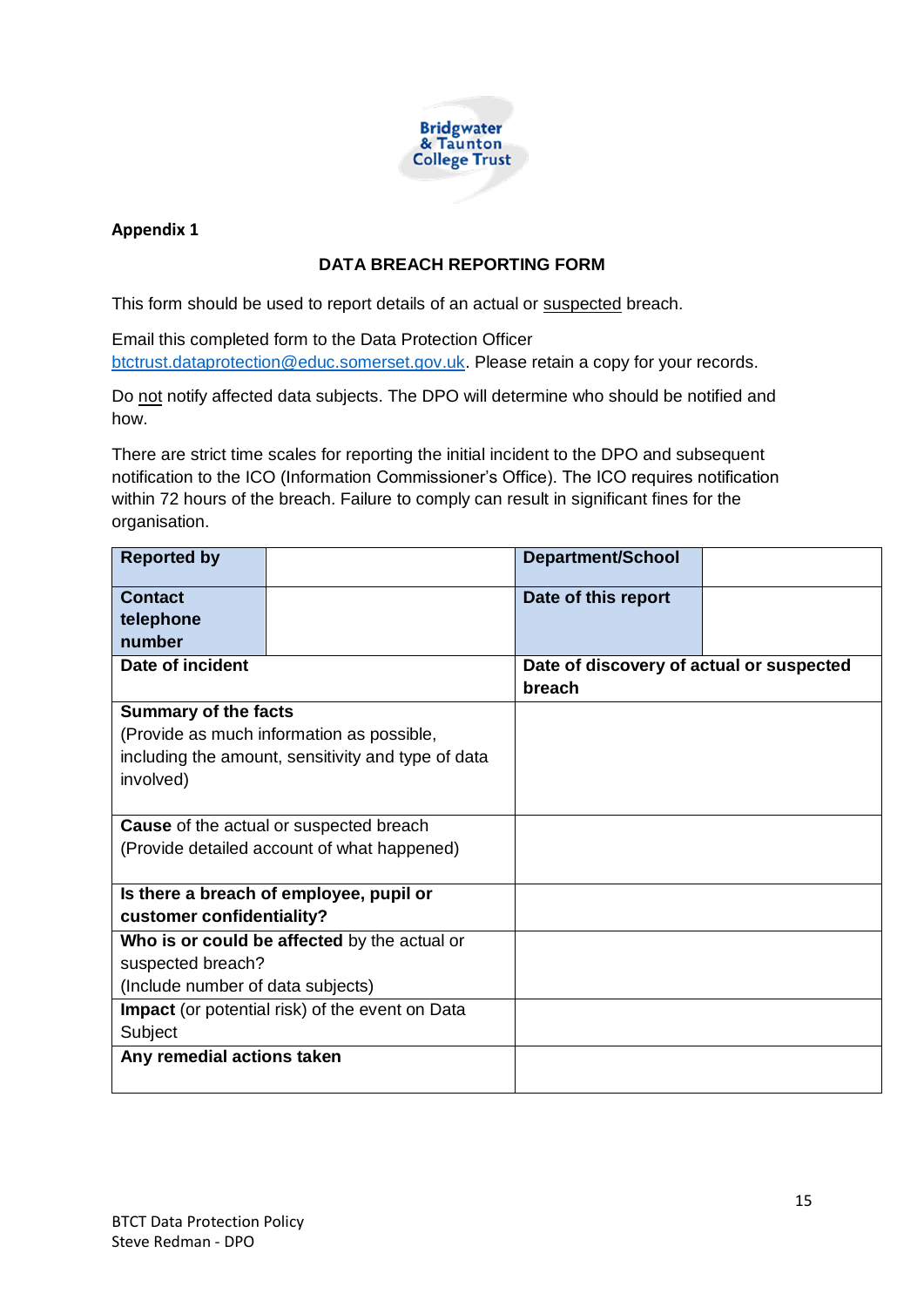A personal data breach can include the loss, destruction, corruption, unauthorised access to, or alteration of personal data. This definition is more than just personal data being lost. This can include deliberate or accidental causes.

If in doubt that a breach has occurred, complete the form and return to the DPO who can assist and advise.